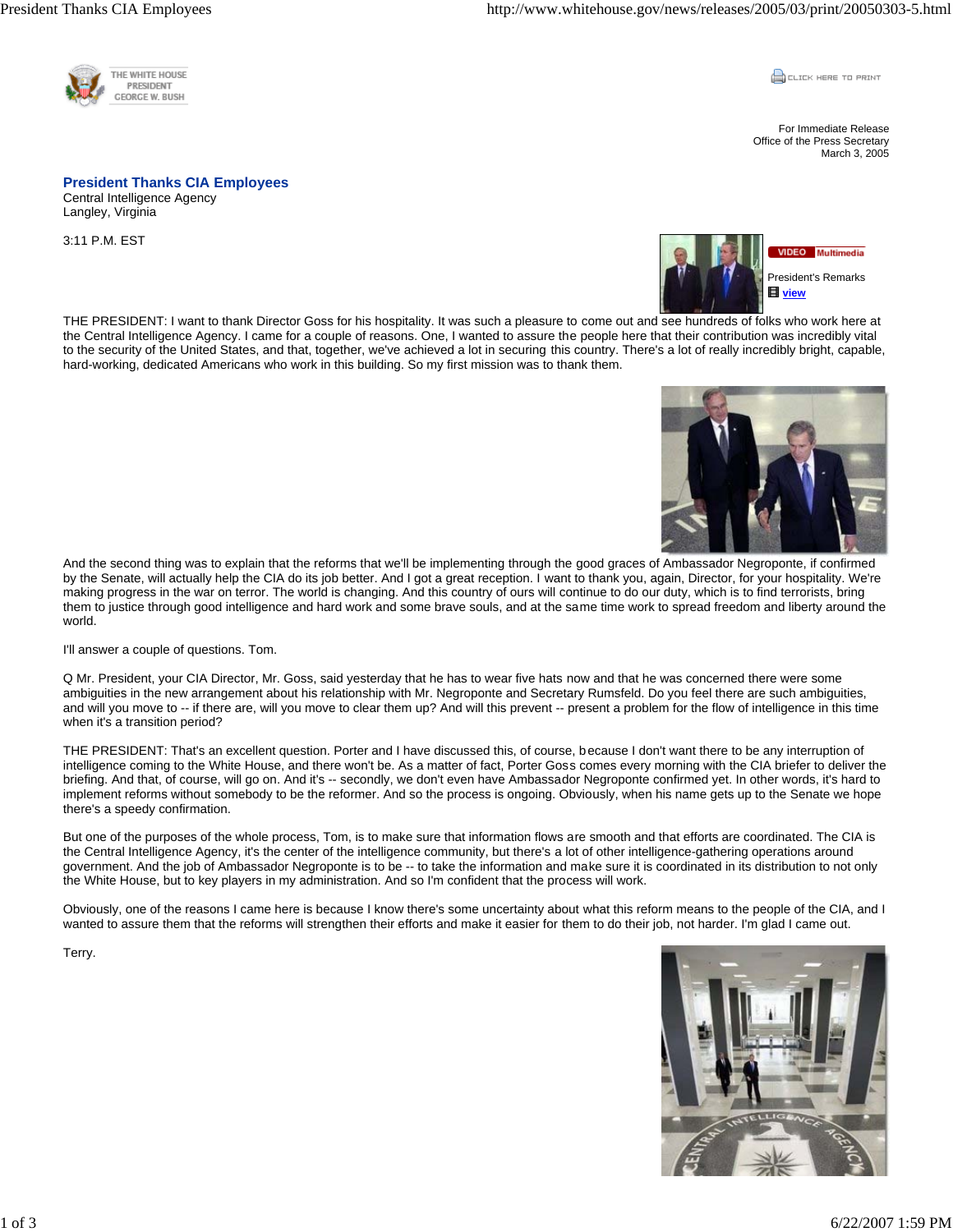

Q Mr. President, on Social Security reform, what's your judgment about where this process stands right now, with polls showing the public skeptical; some Republicans, like Senator Grassley, are seeming to back away from your proposal; and Democrats wanting to declare it dead.

THE PRESIDENT: I would say this: I am -- know we're at the early stages of the process. I've only had nine trips around the country so far -- or nine states on my trips. I've got a lot more work to do. Now, I do believe we're making progress on the first stage of getting anything complicated and difficult done in Washington, and that is to explain the problem. And the surveys I have seen, at least, say that the American people understand we have a problem. And I'm going to continue going out to explain that to people, the nature of the problem. And the problem is, in 2018, the system starts losing money. In 2027, it's \$200 billion in the hole and it gets bigger every year thereafter.

In other words, we can't pay for the promises we've made -- that's the problem.

And my second phase of this explanation to the American people is to say to seniors who have retired or people near retirement, you don't have anything to worry about, you're going to get your check. I've got a lot of work to do on that, and I understand that. But we're making progress. People are beginning to say, we have a problem. The next phase, when people say we have a problem, is going to be, what are you going to do about it? And I'm willing to put out some ideas about what to do about it. In my judgment, ultimately, I think politicians need to be worried about not being a part of the solution.

And so I'm looking forward to continue to make the case. As you know, Terry -- you have followed me a lot -- I like to get out amongst the people. I get energized. I get energized by being with people, and I get energized when I think about taking on big problems, because that's why we got elected. The American people expect people to come together to solve problems. And I'm looking forward to listening to Republicans and Democrats. I said, put your ideas out there; there will be no political third rail when it comes to Social Security. Now is the time for good people of goodwill to come together and get the problem fixed.



Q Fed Chairman Alan Greenspan said today that a consumption tax, maybe even a national sales tax, might spur greater economic growth. What do you think about that?

THE PRESIDENT: I think that I'm going to wait until the tax commission I put together, the reform commission, headed by former Senator John Breaux, Democrat of Louisiana, former Senator Connie Mack, Republican of Florida, comes forward with some ideas. I told the American people I want to work to simplify the tax code and make it easier to understand, so people are spending less time filing paper, and I believe a simplified tax code will spur entrepreneurial activity. And so I'm looking forward to what the commission has to say.

Q You mentioned Osama bin Laden earlier this morning and you said several times that there's progress being made on the war on terrorism. But more than three years after September 11th, you still don't know where he is. How would you assess the adequacy of the intelligence you're getting on bin Laden, and do you expect that he's going to be found anytime soon, even within your second term?

THE PRESIDENT: If al Qaeda was structured like corporate America, you'd have a chairman of the board still in office, but many of the key operators would no longer be around -- in other words, the executive vice presidents, the operating officers, the people responsible for certain aspects of the organization have been brought to justice. A lot of them have been. And we are -- spend every day gathering information to locate Osama bin Laden and Zawahiri, obviously, people like Zarqawi. We're not resting on our laurels. We've had great successes. And -- but that doesn't mean that we should stop.

And one of the reasons I came out here was to remind people that we've had great successes. I appreciate their successes -- Khalid Shaykh Muhammad, Ramzi Binalshibh. I can go down the list. But there's more work to be done. And it's a matter of time. As far as I'm concerned and as far as the CIA is concerned, it's a matter of time before we bring these people to justice. And I can't thank the intelligence gatherers, the analysts and the operators -- I can't thank them enough for the sacrifices they're making.

## Last question.

Q Mr. President, on Iran, you spoke to Condoleezza Rice yesterday, we were told. What can you tell us about the pros and cons that you're weighing now as you reach a decision on going forward with the EU?

THE PRESIDENT: Yes, let me just tell you how I see the state of action here. First, I am most appreciative that our friends in Europe agreed with the United States that Iran should not have a nuclear weapon, period. No ands, ifs or buts. And I thought that was a very important statement from the leaders I met with. And by the way, Mr. Putin feels the same way. And to me that is a very -- a positive start for achieving our common objective. First, you got to agree to the goal. And the goal is no weapon.

Secondly, I have told our European friends who are handling the negotiations on behalf of the rest of the world that we want to help make sure the process goes forward. And we're looking at ways to help move the process forward.

The guilty party is Iran. They're the ones who are not living up to international accords. They're the people that the whole world is saying, don't